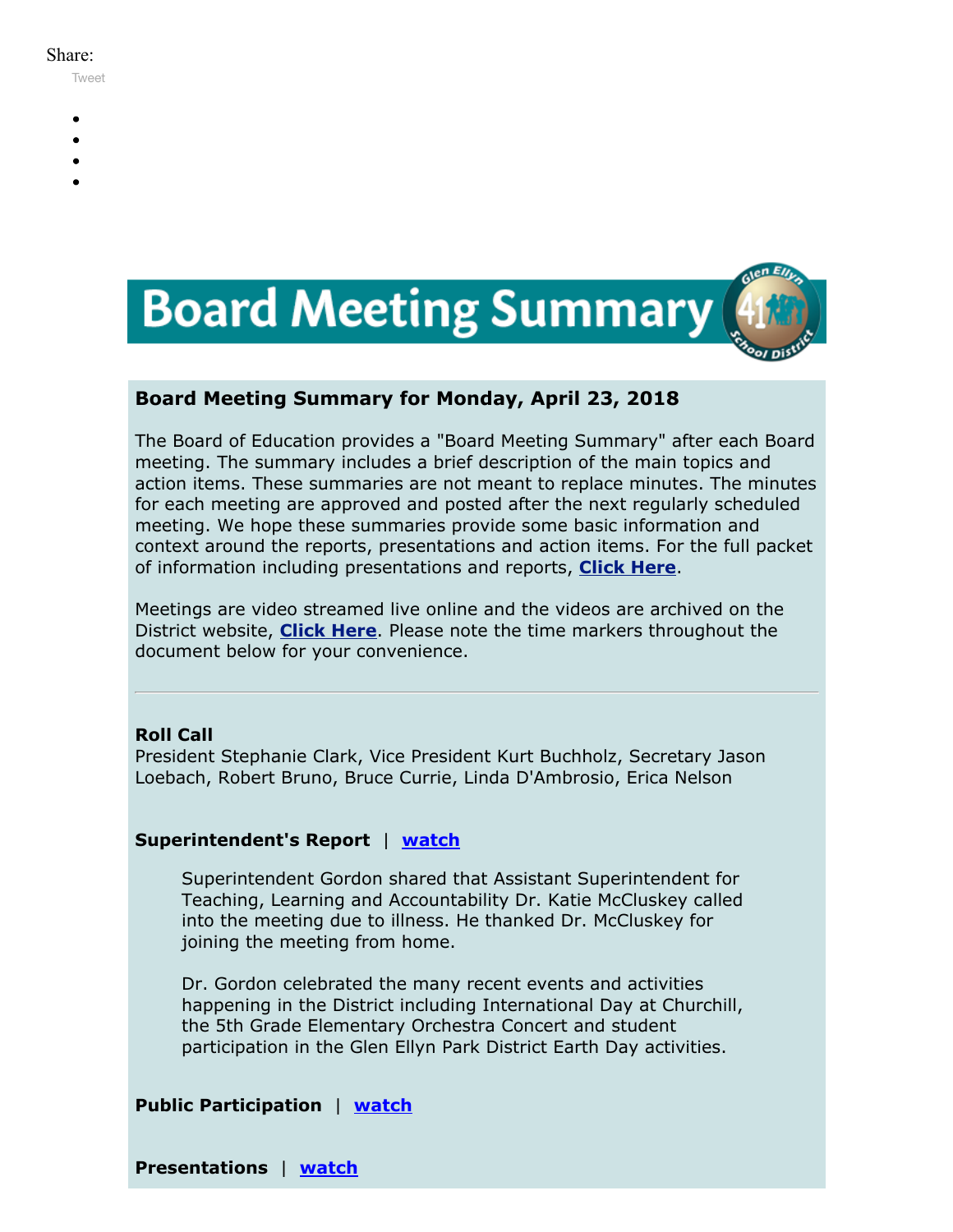## **Legacy Update - Academics**

Director of Language Services Theresa Ulrich presented a Legacy Goals update related to the language programs in the District including Dual Language and Foreign Language at the Elementary Schools (FLES). The Board asked questions and engaged in conversation.

#### **Board Legacy Goal Report - Fund Balance Policy**

Assistant Superintendent for Finance, Facilities and Operations Eric DePorter presented information about parameters for a fund balance policy.

## **Dynamic Budget**

Assistant Superintendent for Finance, Facilities and Operations Eric DePorter presented a framework of a new budget format to the Board. The Board members provided feedback on the new template and were in support of moving forward.

### **Discussion**

### **Finance Advisory Committee Update | [watch](https://youtu.be/ysphrMI1Wx0?t=2h21m45s)**

Dr. Gordon and President Clark presented three proposed ways for the Finance Advisory Committee to help the District including work on the fund balance policy and quarterly/annual reviews of the budget. The Board discussed the ideas and asked that they be presented to the FAC by administration.

#### **2018-2019 Board Meeting Calendar | [watch](https://youtu.be/ysphrMI1Wx0?t=2h35m10s)**

The draft Board meeting calendar was discussed and plans are to keep it similar to this year on Monday evenings.

#### **District Server Replacement | [watch](https://youtu.be/ysphrMI1Wx0?t=2h36m05s)**

Director of Technology Mike Wood presented the request for replacement of the District server. The administration recommends engaging with Sentinel for a total cost \$57,466 to be paid from the 2018/2019 technology budget.

## **Copy Paper Bid | [watch](https://youtu.be/ysphrMI1Wx0?t=2h39m45s)**

Assistant Superintendent for Finance, Facilities and Operations Eric DePorter presented a recommendation to purchase copy paper from Midland Paper in the amount of \$26.23 per case. Based on delivery of 2000 cases spread out over 12 months, the total cost will be \$52,460. This pricing will be effective for the 2018-2019 fiscal year.

## **Elementary Schedule | [watch](https://youtu.be/ysphrMI1Wx0?t=2h42m40s)**

Superintendent Gordon and Assistant Superintendent for Human Resources Marci Conlin presented two new elementary schedule options as a way to fulfill the Board's request to try including five days of Physical Education in the school day. The Board discussed the schedule ideas in detail and reached consensus to create a schedule committee to review the schedule for the 2019/2020 school year.

### **Action Items**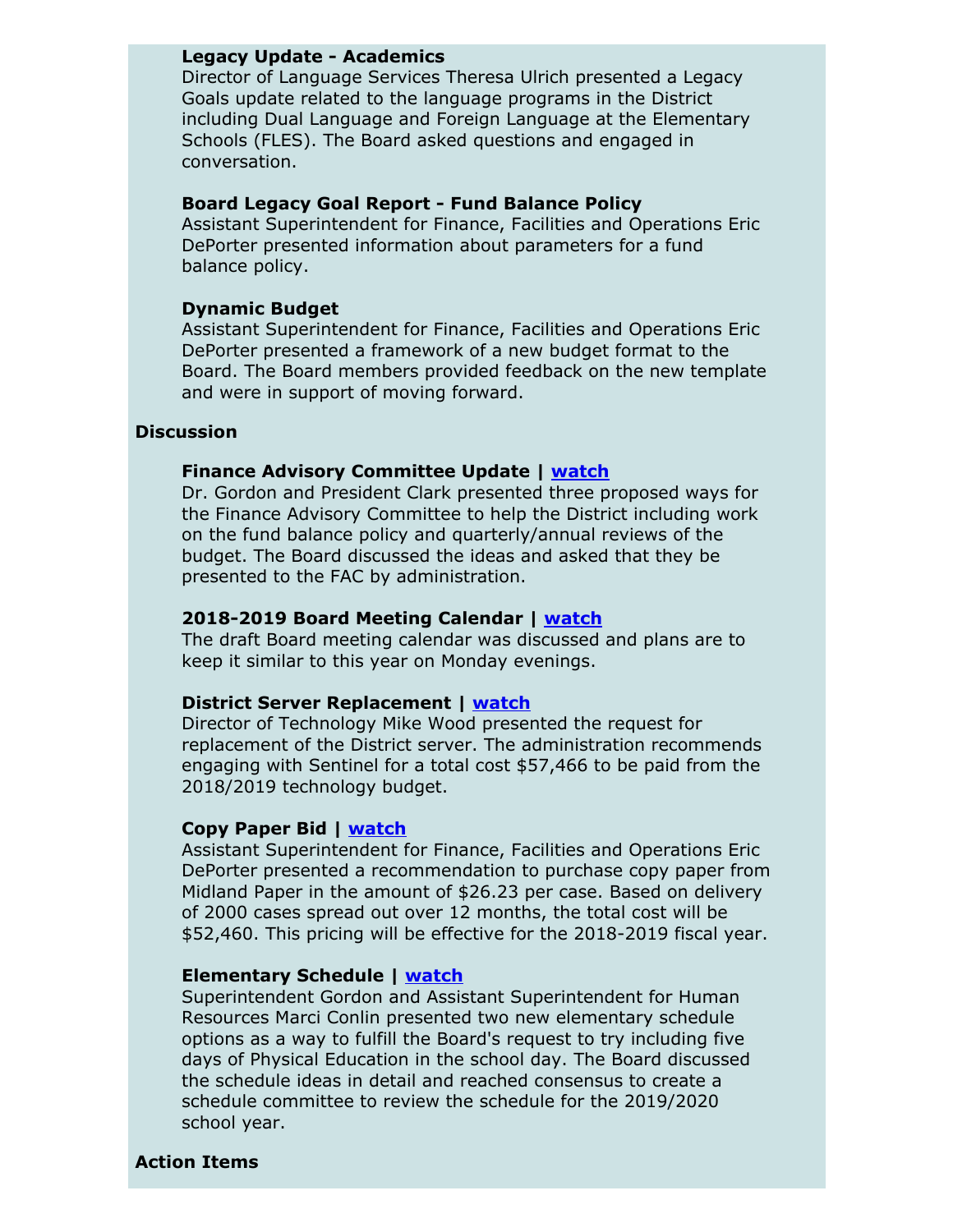# **Consent Agenda | [watch](https://youtu.be/ysphrMI1Wx0?t=3h34m28s)**

## **Human Resources**

Personnel Report Employment Recommendations Resignations

### **Finance, Facilities & Operations**

Treasurer's Report Investment Schedule Monthly Revenue/Expenditure Summary Report Summary of Bills and Payroll Vandalism Report Disposal of Surplus Property FOIA Report School District Payment Order - March 28, 2018 - April 17, 2018

#### **Board Meeting Minutes**

Approval of Board Meeting Minutes - April 9, 2018 - Regular [Meeting](https://v3.boardbook.org/Public/PublicItemDownload.aspx?mk=50280443&fn=minutes.pdf) Minutes - April 9, 2018 - Regular Meeting Minutes - Closed

(Voted Yes - President Stephanie Clark, Vice President Kurt Buchholz, Secretary Jason Loebach, Robert Bruno, Bruce Currie, Linda D'Ambrosio, Erica Nelson)

#### **Superintendent Recommendations** | **[watch](https://youtu.be/ysphrMI1Wx0?t=3h35m50s)**

**Approve Construction Bid - Hadley Jr. High - Bid Packet #2** (Voted Yes - President Stephanie Clark, Vice President Kurt Buchholz, Secretary Jason Loebach, Robert Bruno, Bruce Currie, Linda D'Ambrosio, Erica Nelson)

#### **Data Warehouse Recommendation**

(Voted Yes - President Stephanie Clark, Vice President Kurt Buchholz, Secretary Jason Loebach, Robert Bruno, Bruce Currie, Linda D'Ambrosio, Erica Nelson)

# **Consideration of Intergovernmental Agreement Regarding Water Main Serving Hadley Junior High School Between the Board of Education of Glen Ellyn School District No. 41 and the Village of Glen Ellyn**

(Voted Yes - President Stephanie Clark, Vice President Kurt Buchholz, Secretary Jason Loebach, Robert Bruno, Bruce Currie, Linda D'Ambrosio, Erica Nelson)

## **Other** | **[watch](https://youtu.be/ysphrMI1Wx0?t=3h43m44s)**

**Adjourn to Closed Session**

**Upcoming Meetings**